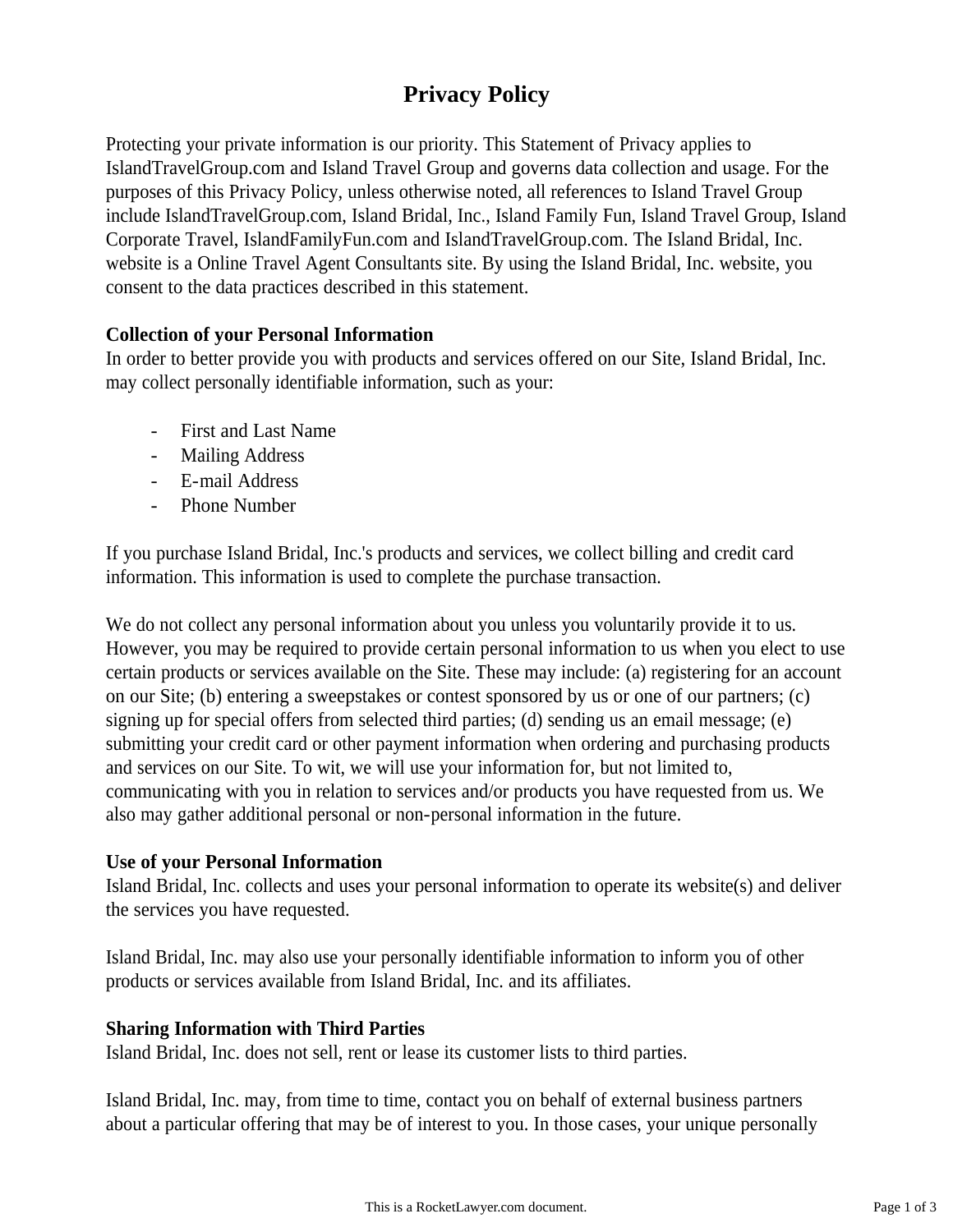identifiable information (e-mail, name, address, telephone number) is not transferred to the third party. Island Bridal, Inc. may share data with trusted partners to help perform statistical analysis, send you email or postal mail, provide customer support, or arrange for deliveries. All such third parties are prohibited from using your personal information except to provide these services to Island Bridal, Inc., and they are required to maintain the confidentiality of your information.

Island Bridal, Inc. may disclose your personal information, without notice, if required to do so by law or in the good faith belief that such action is necessary to: (a) conform to the edicts of the law or comply with legal process served on Island Bridal, Inc. or the site; (b) protect and defend the rights or property of Island Bridal, Inc.; and/or (c) act under exigent circumstances to protect the personal safety of users of Island Bridal, Inc., or the public.

## **Automatically Collected Information**

Information about your computer hardware and software may be automatically collected by Island Bridal, Inc.. This information can include: your IP address, browser type, domain names, access times and referring website addresses. This information is used for the operation of the service, to maintain quality of the service, and to provide general statistics regarding use of the Island Bridal, Inc. website.

## **Links**

This website contains links to other sites. Please be aware that we are not responsible for the content or privacy practices of such other sites. We encourage our users to be aware when they leave our site and to read the privacy statements of any other site that collects personally identifiable information.

# **Security of your Personal Information**

Island Bridal, Inc. secures your personal information from unauthorized access, use, or disclosure. Island Bridal, Inc. uses the following methods for this purpose:

- SSL Protocol

When personal information (such as a credit card number) is transmitted to other websites, it is protected through the use of encryption, such as the Secure Sockets Layer (SSL) protocol.

We strive to take appropriate security measures to protect against unauthorized access to or alteration of your personal information. Unfortunately, no data transmission over the Internet or any wireless network can be guaranteed to be 100% secure. As a result, while we strive to protect your personal information, you acknowledge that: (a) there are security and privacy limitations inherent to the Internet which are beyond our control; and (b) security, integrity, and privacy of any and all information and data exchanged between you and us through this Site cannot be guaranteed.

# **Children Under Thirteen**

Island Bridal, Inc. does not knowingly collect personally identifiable information from children under the age of thirteen. If you are under the age of thirteen, you must ask your parent or guardian